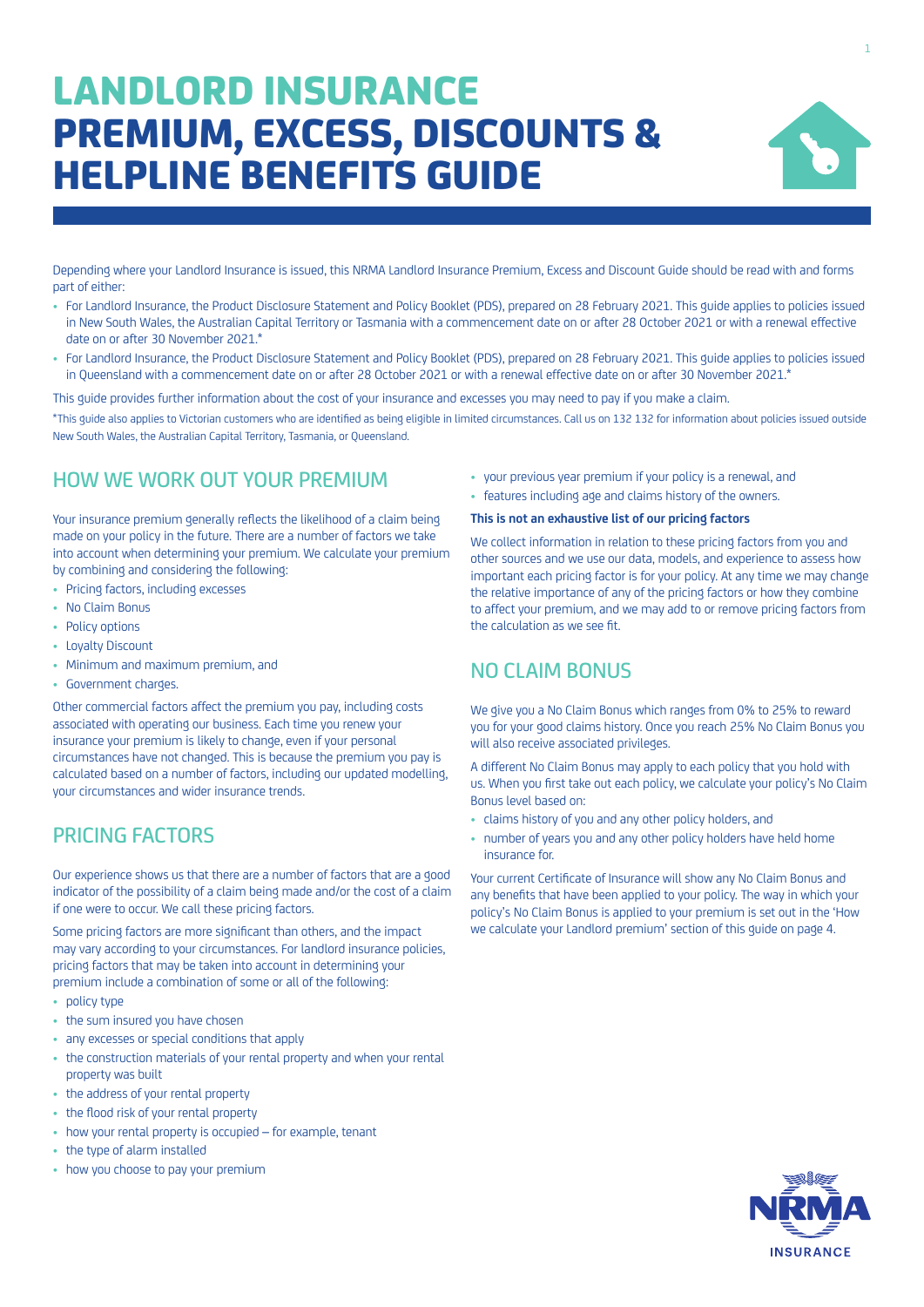| THE NO CLAIM BONUS LEVELS ARE: |                                                                                                                                                                                                                                                        |  |  |  |  |
|--------------------------------|--------------------------------------------------------------------------------------------------------------------------------------------------------------------------------------------------------------------------------------------------------|--|--|--|--|
| 25%                            | Claim Free Privilege Life status is achieved once you<br>have held Claim Free Privilege Plus status for 3 claim free<br>periods. Claim Free Privilege Life gives you No Claim Bonus<br>Protection For Life.                                            |  |  |  |  |
|                                | <b>Claim Free Privilege Plus</b> status is achieved once you have<br>held Claim Free Privilege status for 1 claim free period.<br>Claim Free Privilege Plus gives you free No Claim Bonus<br>Protection.                                               |  |  |  |  |
|                                | <b>Claim Free Privilege</b> status is achieved once you have held<br>a 20% No Claim Bonus for 1 claim free period. Claim Free<br><b>Privilege</b> rewards you with our highest level of 25% and the<br>option to pay to add No Claim Bonus Protection. |  |  |  |  |
| 20%                            | When you first take out a policy you may qualify for either:                                                                                                                                                                                           |  |  |  |  |
| 15%                            | a 20% No Claim Bonus - our highest level available for<br>new policies which also comes with the option to pay to                                                                                                                                      |  |  |  |  |
| 12.5%                          | add No Claim Bonus Protection, or                                                                                                                                                                                                                      |  |  |  |  |
| 10%                            | • a 0-15% No Claim Bonus.                                                                                                                                                                                                                              |  |  |  |  |
| 5%<br>0%                       | You move up one discount level after each claim free period<br>until you reach our maximum 25% No Claim Bonus.                                                                                                                                         |  |  |  |  |
|                                |                                                                                                                                                                                                                                                        |  |  |  |  |

#### **HOW DOES NO CLAIM BONUS WORK?**

No Claim Bonus is calculated on each policy, unless your claims history does not entitle you to a No Claim Bonus. Each year at renewal, your policy's No Claim Bonus is recalculated. For each claim free period, your No Claim Bonus will move up one level, until you achieve our maximum 25% No Claim Bonus.

For each claim made since inception of your policy (for a new policy) or the date of your last renewal notice\*, your No Claim Bonus will move down one level unless:

- You have chosen to pay to add No Claim Bonus Protection to your policy and it is the first claim since inception of your policy (for a new policy) or the date of your last renewal notice\*
- You have achieved Claim Free Privilege Plus status and it is the first claim since inception of your policy (for a new policy) or the date of your last renewal notice\*, or
- You have achieved Claim Free Privilege Life status.

### **WHAT IS A CLAIM FREE PERIOD?**

A claim free period is the period from inception of your policy to the date of your first renewal notice\* (for a new policy) or the period between the date of your previous renewal notice\* and the date of the next renewal notice\* in which no claims are made.

### **WHAT HAPPENS IF I MAKE A CLAIM WITHOUT NO CLAIM BONUS PROTECTION?**

For each claim made since inception of your policy (for a new policy) or the date of your last renewal notice\* without No Claim Bonus Protection, you move down one level. For example:

• If you have 15% No Claim Bonus and made one claim, you would move down to 12.5%, and if you made two claims, you would move down to 10%.

#### **WHAT IS NO CLAIM BONUS PROTECTION OPTION?**

If you have 20% No Claim Bonus or 25% No Claim Bonus with Claim Free Privilege status, you are eligible to pay an additional premium to protect your policy's No Claim Bonus level. This means your No Claim Bonus will not move down a level where you make one claim from inception of your policy (for a new policy) or the date of your last renewal notice\*. However, you will move down a No Claim Bonus level for each additional claim you make.

### **WHAT IS FREE NO CLAIM BONUS PROTECTION?**

If you have achieved Claim Free Privilege Plus status, you are awarded with free No Claim Bonus Protection. This means you will retain you Claim Free Privilege Plus status and 25% No Claim Bonus when you make one claim from inception of your policy (for a new policy) or the date of your last renewal notice\*. However, if you make two claims you will move down to our 20% No Claim Bonus and will continue to move down a level for each additional claim.

### **WHAT IS FREE NO CLAIM BONUS PROTECTION FOR LIFE?**

If you have achieved Claim Free Privilege Life status, your policy's 25% No Claim Bonus is locked in for the life of the policy. This means your 25% No Claim Bonus will not be affected regardless of how many claims you make and you retain your Claim Free Privilege Life status for the life of the policy.

\*You can find this date on the bottom of your renewal notice. This may be different to your policy period start date as shown on your Certificate of Insurance.

# POLICY OPTIONS

# **COST OF CHOOSING TO PAY BY THE MONTH**

If you choose to pay your premium by monthly instalments you may pay more than if you pay annually. Any additional premium when you pay monthly is due to this being a pricing factor and an administrative cost.

Any additional premium you are required to pay will be shown on your current Certificate of Insurance.

# LOYALTY DISCOUNT

Your Loyalty Discount is based on how long you have had a relationship with us and how many eligible policies you have. The longer you maintain your continuous relationship with us and the more policies you hold, the higher the discount you could receive.

The way in which your Loyalty Discount is applied to your premium is set out in the 'How we calculate your Landlord premium' section of this guide on page 4.

Refer to the following Loyalty Discount table to see what discount you will be entitled to.

| <b>YEARS OF RELATIONSHIP</b> | $25+$   | 12.5%        | 15%   | 17.5%   | 20%     | 22.5%   | 25%   |
|------------------------------|---------|--------------|-------|---------|---------|---------|-------|
|                              | 10-24   | 10%          | 12.5% | 15%     | 17.5%   | 20%     | 22.5% |
|                              | $5-9$   | 7.5%         | 10%   | 12.5%   | 15%     | 17.5%   | 20%   |
|                              | $3 - 4$ | 5%           | 7.5%  | 10%     | 12.5%   | 15%     | 17.5% |
|                              | $0 - 2$ | $0\%$        | 5%    | 7.5%    | 10%     | 12.5%   | 15%   |
|                              |         | $\mathbf{1}$ | 2     | $3 - 4$ | $5 - 7$ | $8 - 9$ | $10+$ |

**POLICY COUNT**

To receive a Loyalty Discount, the eligible policies must be current.

If you take out a new eligible policy the Loyalty Discount will be applied to that policy.

For your existing eligible policies any change to your Loyalty Discount generally applies from the next renewal after you qualify.

If you become eligible for an updated Loyalty Discount around the time your existing policies are due for renewal, the updated Loyalty Discount may not be applied to those renewing policies (the updated discount will be applied on the subsequent renewal).

You should contact us if you believe you are eligible for a higher Loyalty Discount on a policy and it is not noted on your Certificate of Insurance.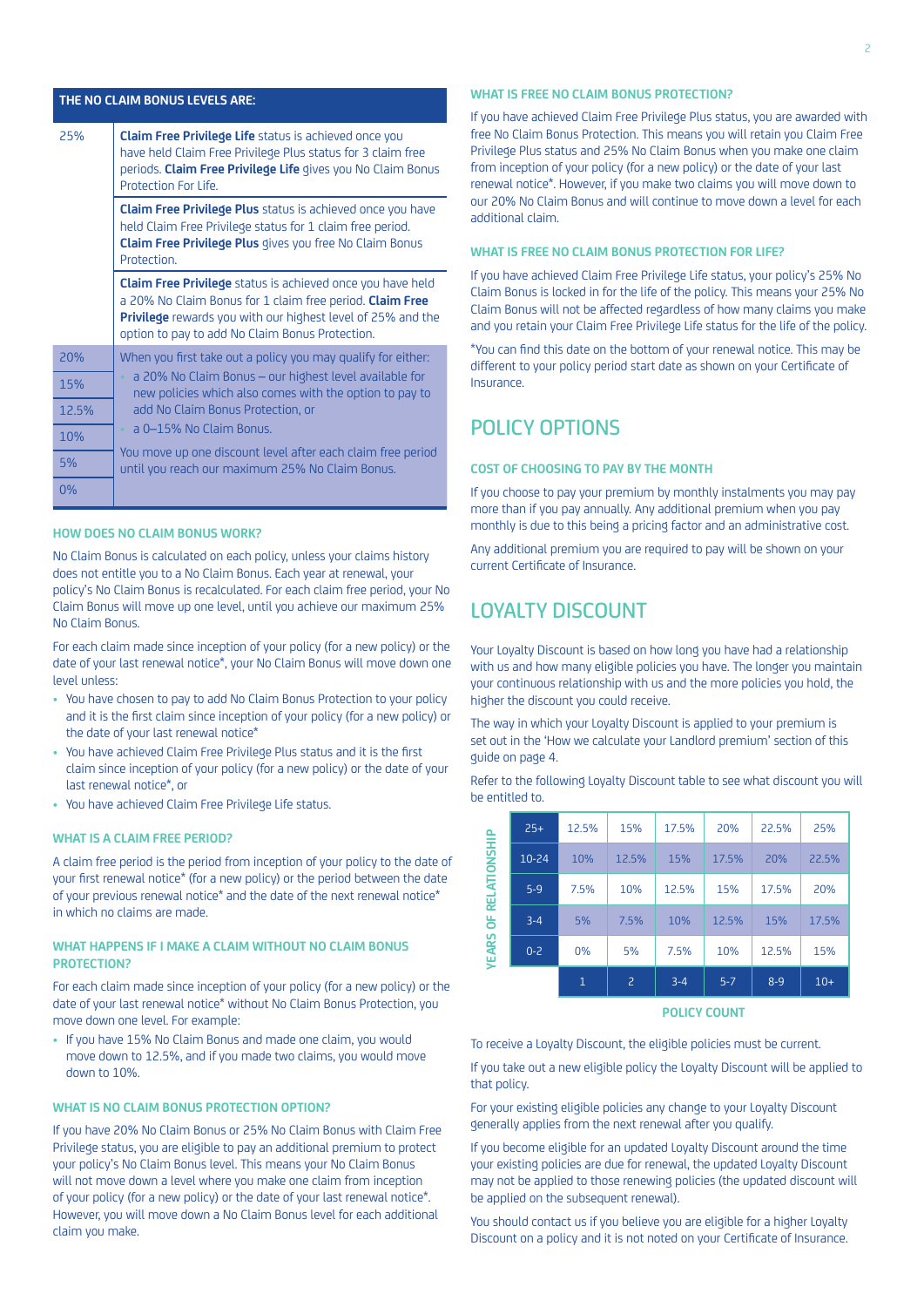### **LIST OF BUSINESS**

To help ensure we are taking into account all of your policies and you are receiving the maximum discount you can check all your policies via your online account [nrma.com.au](http://nrma.com.au) or contact us on 132 132.

For policies with more than one policyholder, your discount is based on the policyholder who has the highest loyalty discount (most eligible policies and longest continuous relationship with us).

Some NRMA Insurance branded policies issued for insured property or assets located in South Australia, Western Australia and the Northern Territory will not contribute to your policy count and will not be eligible to receive a Loyalty Discount. If you have such a policy, you will be told about this on the Premium, Excess and Discounts Guide applicable to that policy.

The following is a list of the policies that:

- contribute to your policy count
- are eligible to receive the Loyalty Discount.

| <b>POLICIES</b>                                   | <b>POLICY</b><br><b>COUNT</b> | <b>DISCOUNT</b><br><b>APPLIED</b>                         |
|---------------------------------------------------|-------------------------------|-----------------------------------------------------------|
| <b>Motor</b>                                      |                               |                                                           |
| <b>Comprehensive Plus</b>                         |                               |                                                           |
| Comprehensive                                     |                               | $\begin{array}{c} \diagup \angle \ \diagdown \end{array}$ |
| Third Party Fire & Theft                          |                               |                                                           |
| Third Party Property Damage                       | $\checkmark$                  | $\checkmark$                                              |
| Veteran, Vintage & Classic Vehicle                |                               |                                                           |
| Home                                              |                               |                                                           |
| <b>Buildings</b>                                  |                               |                                                           |
| Contents                                          |                               |                                                           |
| Buildings and Contents#                           |                               |                                                           |
| <b>Landlord</b>                                   |                               |                                                           |
| <b>Buildings</b>                                  |                               |                                                           |
| Contents                                          |                               |                                                           |
| Buildings and Contents#                           | $\checkmark$                  | $\checkmark$                                              |
| <b>On-site Caravan</b>                            | $\checkmark$                  |                                                           |
| <b>Touring Caravan</b>                            | $\checkmark$                  |                                                           |
| <b>Boat</b>                                       | $\checkmark$                  | $\checkmark$                                              |
| <b>Trailer</b>                                    | $\checkmark$                  | $\checkmark$                                              |
| <b>Retail Business Insurance</b>                  | $\checkmark$                  | $\times$                                                  |
| <b>Compulsory Third Party (CTP)*</b>              | $\checkmark$                  | $\times$                                                  |
| Life Insurance**                                  | $\checkmark$                  | $\times$                                                  |
| <b>Income Protection**</b>                        |                               | $\times$                                                  |
| <b>NRMA Motoring &amp; Services Membership***</b> |                               | ×                                                         |

# Policy Count equals 2.

Applies to CTP policies taken out in NSW and the ACT.

\*\* Applies to policies issued on or before 1 April 2021 and any subsequent renewal of those policies, provided no changes are made.

\*\*\*Excludes BusinessWise Memberships. NRMA Membership is provided by National Roads and Motorist Association Limited ABN 77 000 010 506, trading as NRMA Motoring & Services and is separate and independent from NRMA Insurance.

# MINIMUM AND MAXIMUM PREMIUM

Your premium, including any discounts you may be eligible for, are subject to minimum and maximum premiums. We consider the minimum and maximum amounts we are prepared to sell the policy for and may adjust your premium to ensure it does not fall outside that range. Any discounts will be applied to your policy, only to the extent any minimum premium is not reached. This means that any discount you may be eligible for may be reduced. When we determine your premium on renewal, we may also limit any increases or decreases in your premium by considering factors such as your previous year's premium amount.

# **EXCESS**

An excess is the amount your contribute towards the cost of your claim.

There are four types of excess:

- basic
- rent default
- earthquake
- special.

The type of excess you need to pay depends on what your claim relates to. Also, you may need to pay more than one excess.

The amount and types of excess payable are shown on your current Certificate of Insurance.

When you make a claim, an excess may apply. If so, we will:

- deduct the excess from any claim payment, or
- request you pay the excess to us or to the repairer or supplier.

If we request you pay the excess, we will tell you who to pay and may require payment as part of the finalisation of your claim.

In addition to the basic excess, we will also deduct four times the weekly rental amount that is listed on your rental agreement for the following events:

• Theft or attempted theft – by a tenant or their guest

• Vandalism or a malicious or intentional act – by a tenant or their guest.

You do not have to pay an excess if you make a liability claim.

#### **BASIC EXCESS**

If you make a claim, a basic excess may apply. The circumstance(s) when an excess (including a basic excess) does not apply are set out in this Excess section.

Choosing a higher basic excess reduces your premium. You can choose one of the following amounts in the table, as your buildings basic excess or your contents basic excess:

| NSW/ACT/TAS/QLD/VIC |
|---------------------|
| \$100               |
| \$200               |
| \$300               |
| \$500               |
| \$750               |
| \$1,000             |
| \$2,000             |
| \$3,000             |
| \$4,000             |
| \$5,000             |